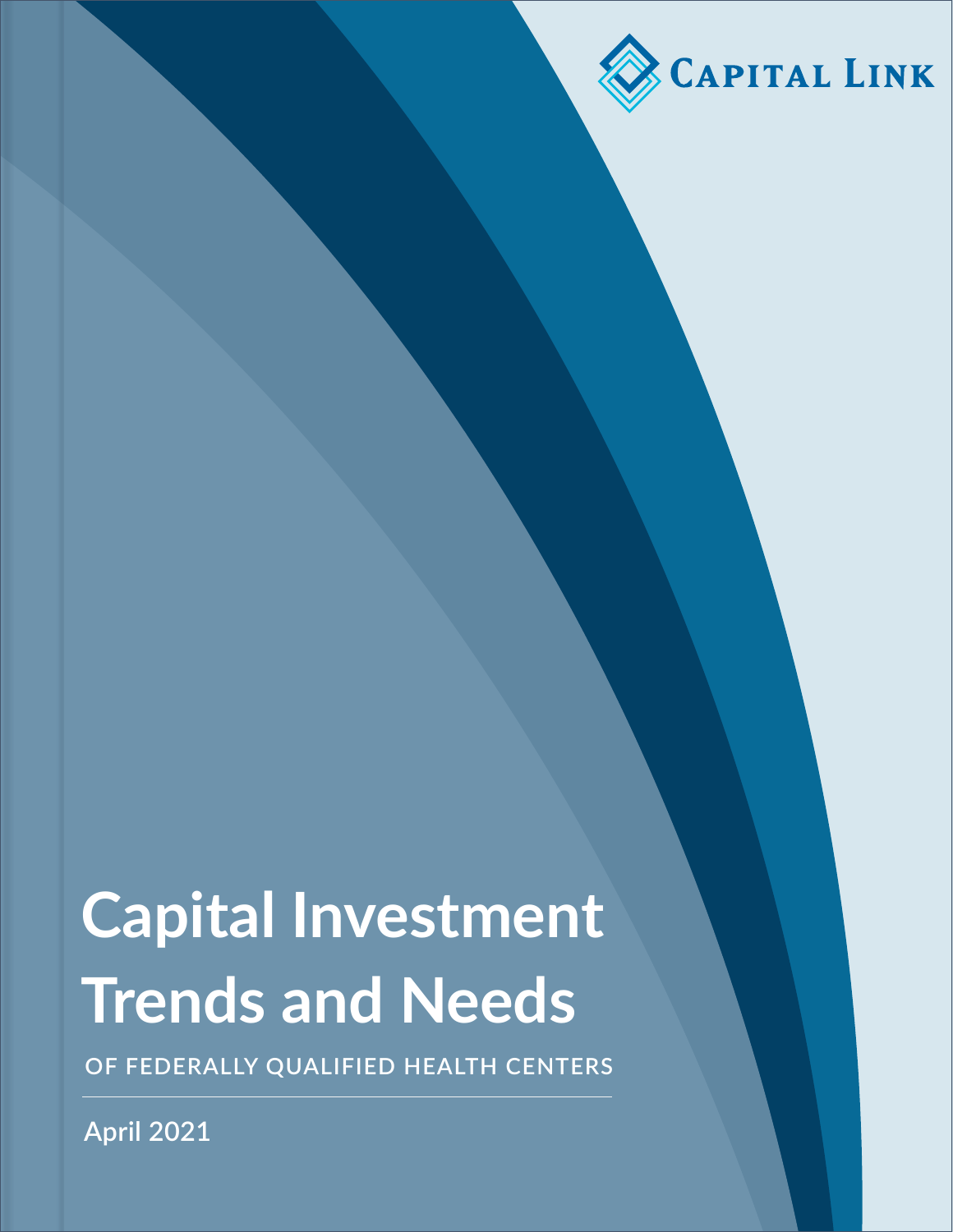### **Introduction**

In 2019, the nation's Federally Qualified Health Centers (FQHCs)<sup>1</sup> served more than 30 million patients, employed almost 158,000 staff members, and owned and managed fixed assets (property, plant, and equipment) totaling \$23.7 billion<sup>2</sup>. The more than 13,000 sites operated by FQHCs constitute the physical infrastructure necessary for the delivery of health services to patients that have been disproportionately affected by the COVID-19 pandemic and by the persistent, pre-existing health and economic disparities that the pandemic merely exacerbated. Ongoing investment in this critical infrastructure is required to maintain and build health center capacity to serve a growing proportion of the nation's most vulnerable populations and communities.

The purpose of this report is to present findings on the current and emerging capital plans and needs of health centers during this unprecedented time. It highlights historical capital investment trends of health centers, projected capital needs through 2025, and current priorities for planned projects.

# **Part 1: Overview of FQHC Capital Investment Trends and Projections**

Based on continued federal investment in operating support and patient growth trends, FQHCs are on track to serve up to 38.5 million patients by 2025. Their ability to do so, however, is dependent on a number of factors, including the ability to attract and retain staff at all levels and the ability to access capital to address their physical infrastructure needs. Based on current and projected construction-related costs and capital investment trends, health centers will need to invest approximately \$17.5 billion in property, plant, and equipment (PP&E) over the next five years.

Specific trend highlights include:

- Findings from an analysis of Balance Sheets as of year-end 2011 showed that FQHCs had invested a total of \$9.1 billion in PP&E. During that year they served a total of 20.2 million patients.
- Nine years later, by year-end 2020, on-Balance Sheet PP&E investments grew by an estimated 290%, totaling \$26.4 billion, representing facilities and equipment to serve at least 30.4 million patients (2019 UDS).
- By year-end 2025, FQHCs are projected to need additional PP&E investments totaling \$17.5 billion, enabling them to serve 38.5 million patients, bringing gross PP&E investments to \$43.8 billion.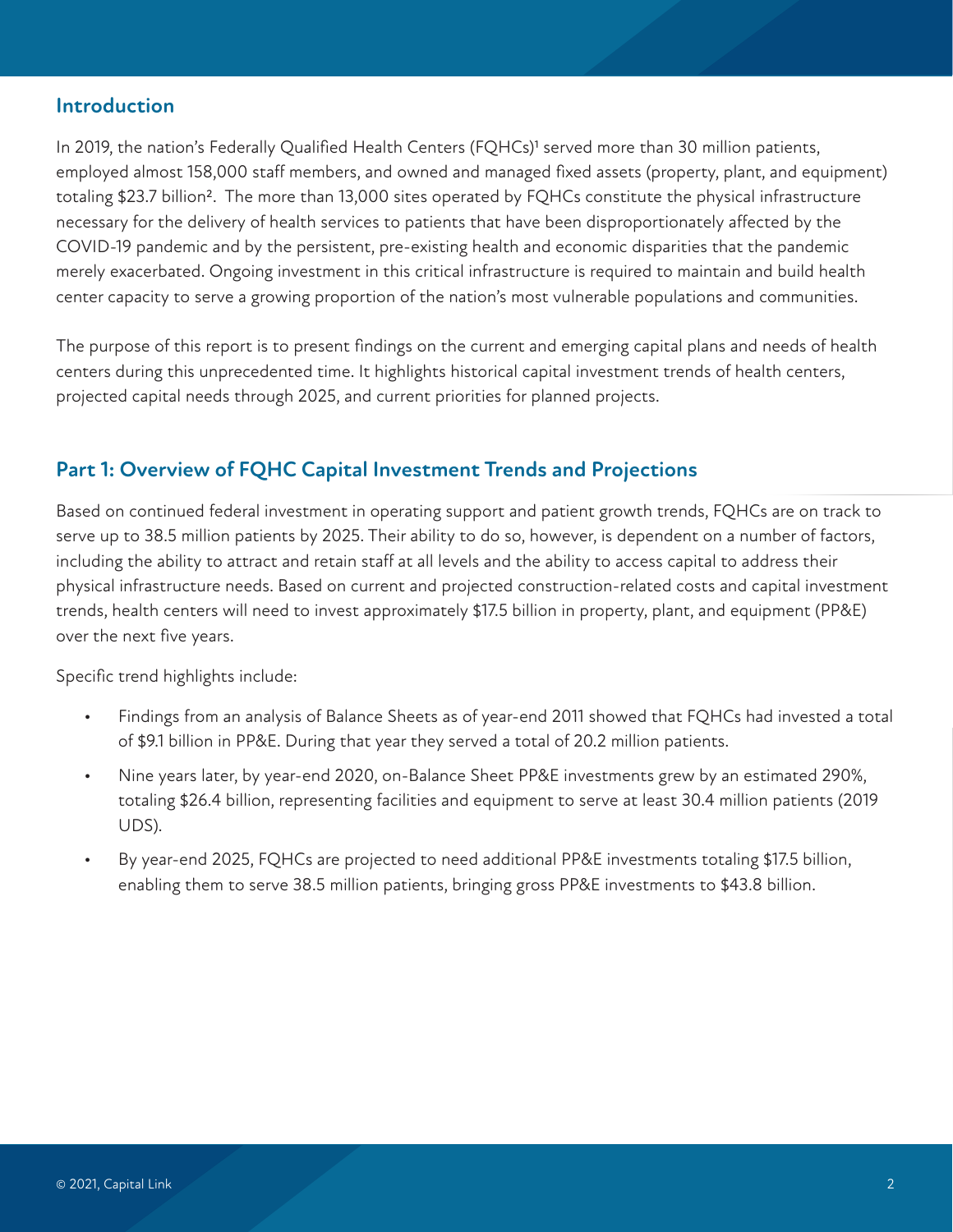

The following chart shows annual capital investment in PP&E from 2012 through 2020. It indicates ebbs and flows in annual investment over this period, coinciding with changes and uncertainties in the policy environment as further discussed below.



#### **Annual Capital Investment and the Average Age of FQHC PP&E**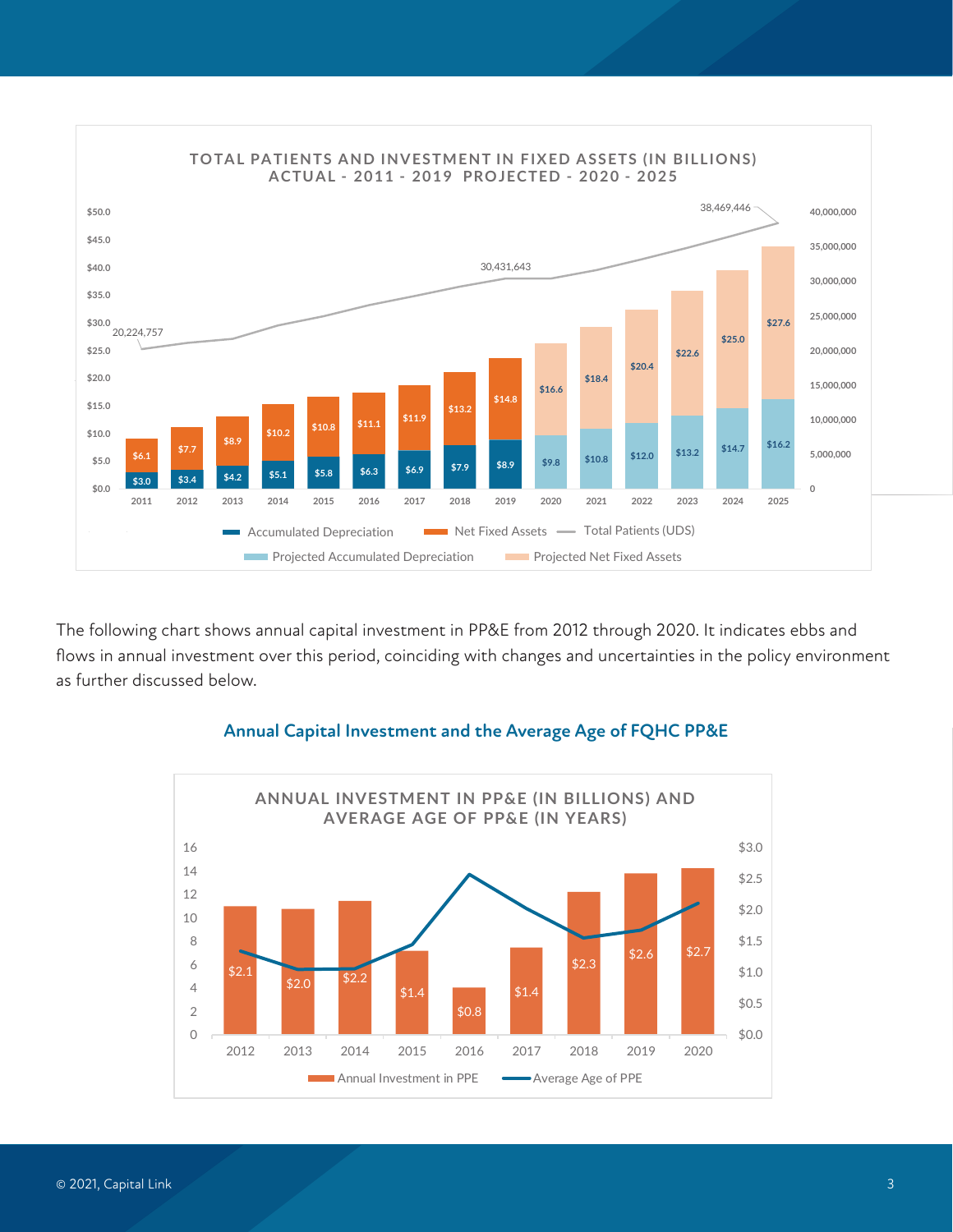- Annual investments in PP&E have fluctuated over the nine-year period shown above, with 2012-2014 representing the end of the period during which HRSA made major capital grant funding available to health centers through the American Recovery and Reinvestment Act (ARRA) and the Affordable Care Act (ACA); \$1.2 billion in federal capital grant funding was expended during this period.
- In contrast, between 2015 and 2017, only \$350 million in remaining federal grant funds were expended toward capital projects. During this time period, the threatened repeal of the ACA took center stage. In 2017, Congress failed to extend health center operating grant support in a timely manner, creating further uncertainty in the operating environment for health centers. As a result, capital investment slowed dramatically.
- By 2018, with the successful reauthorization of health center federal operating grant funding and threats to the ACA on the backburner, capital investments began to accelerate again, despite the fact that the Health Resources and Services Administration (HRSA) capital grants were almost entirely expended prior to this time period.
- The average age of PP&E (measured in years) decreases when capital investment accelerates and increases when investments decline. Average age of PP&E reached a low of six years in 2013 and 2014, indicating that many health centers had relatively new facilities. The slowing of investment caused the average age of PP&E to increase to 14 years in 2016. By 2018, as a result of additional capital investment, the average age of PP&E decreased to eight years, but has been creeping up since then, to an estimated 11 years in 2020.
- While capital investments did increase in 2019 and 2020, the average age of PP&E has also been increasing because the pace of investment is slower than the pace at which existing assets are depreciating. This finding indicates that as the health center system expands, an increasing level of annual capital investment must be sustained to safeguard the existing infrastructure, in addition to any investments needed to accommodate growth.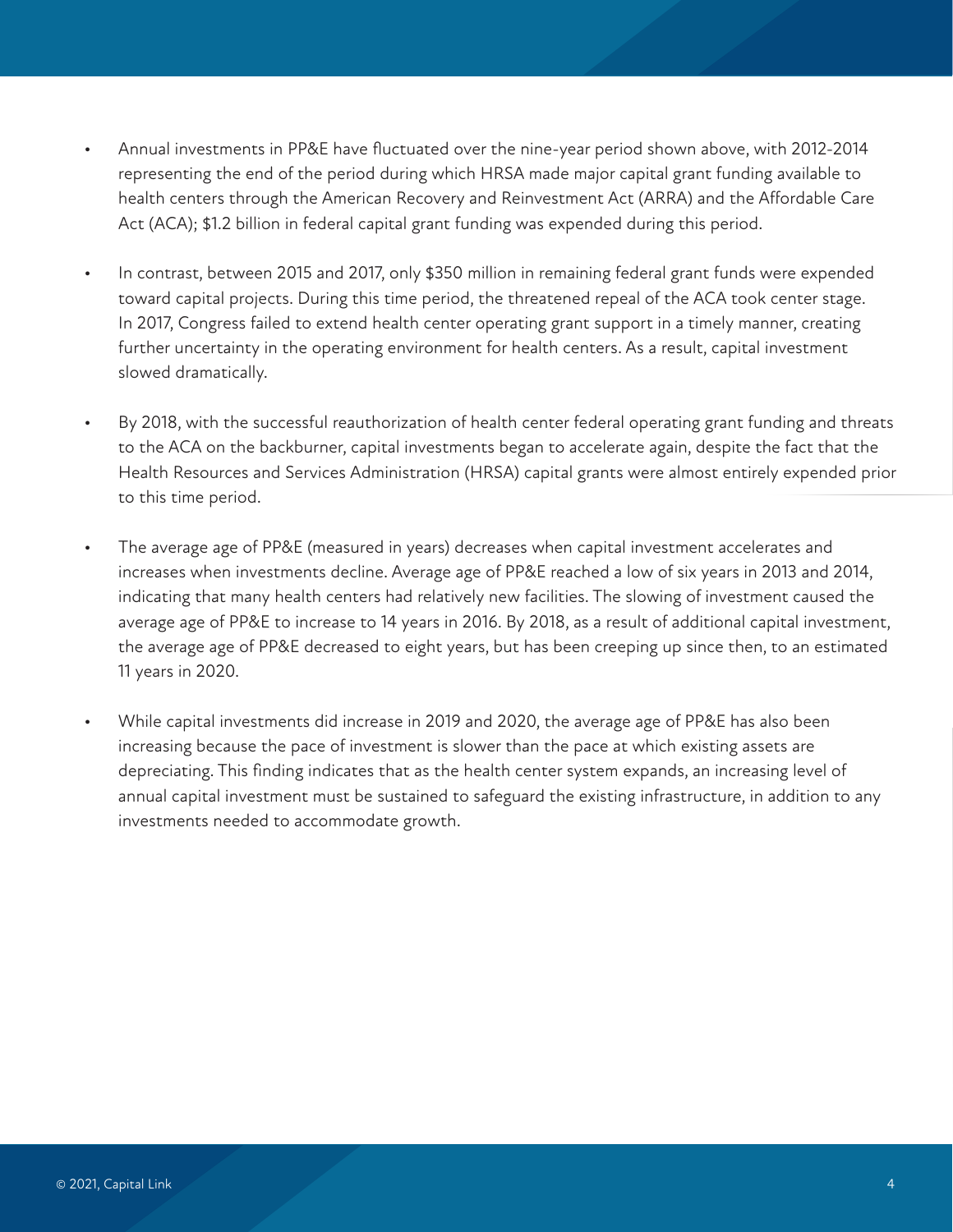### **Projected Total Capital Need 2021 – 2025**



- In order to add capacity to serve up to 38.5 million patients by 2025, annual capital investment is projected to increase from \$2.9 billion in 2021 to \$4.3 billion in 2025. This estimate assumes that health centers will seek to maintain an average age of PP&E of not more than 10 years, to assure that patients can be served in reasonably modern, efficient facilities and with state-of-the art equipment. It also assumes that construction costs will escalate between 3% and 6% per year over this time period.
- In aggregate, health centers will need to invest an estimated \$17.5 billion over five years to meet the projected patient service needs, while maintaining existing system capacity.
- As their balance sheets grow, FQHCs must annually invest an increasing amount to maintain and replace existing physical infrastructure, in addition to making investments to accommodate new patient and service growth.
- As a minimum proxy for the cost of repairing and replacing existing infrastructure, the chart above identifies "funded depreciation," totaling \$6.5 billion and shown in blue, as the proportion of capital costs necessary to repair and replace existing infrastructure to counteract the natural depletion of assets as they age. The amounts shown in orange, totaling \$11 billion, approximate the amounts needed for expanded capacity to provide a broader range of services to a patient population totaling 38.5 million per year by 2025.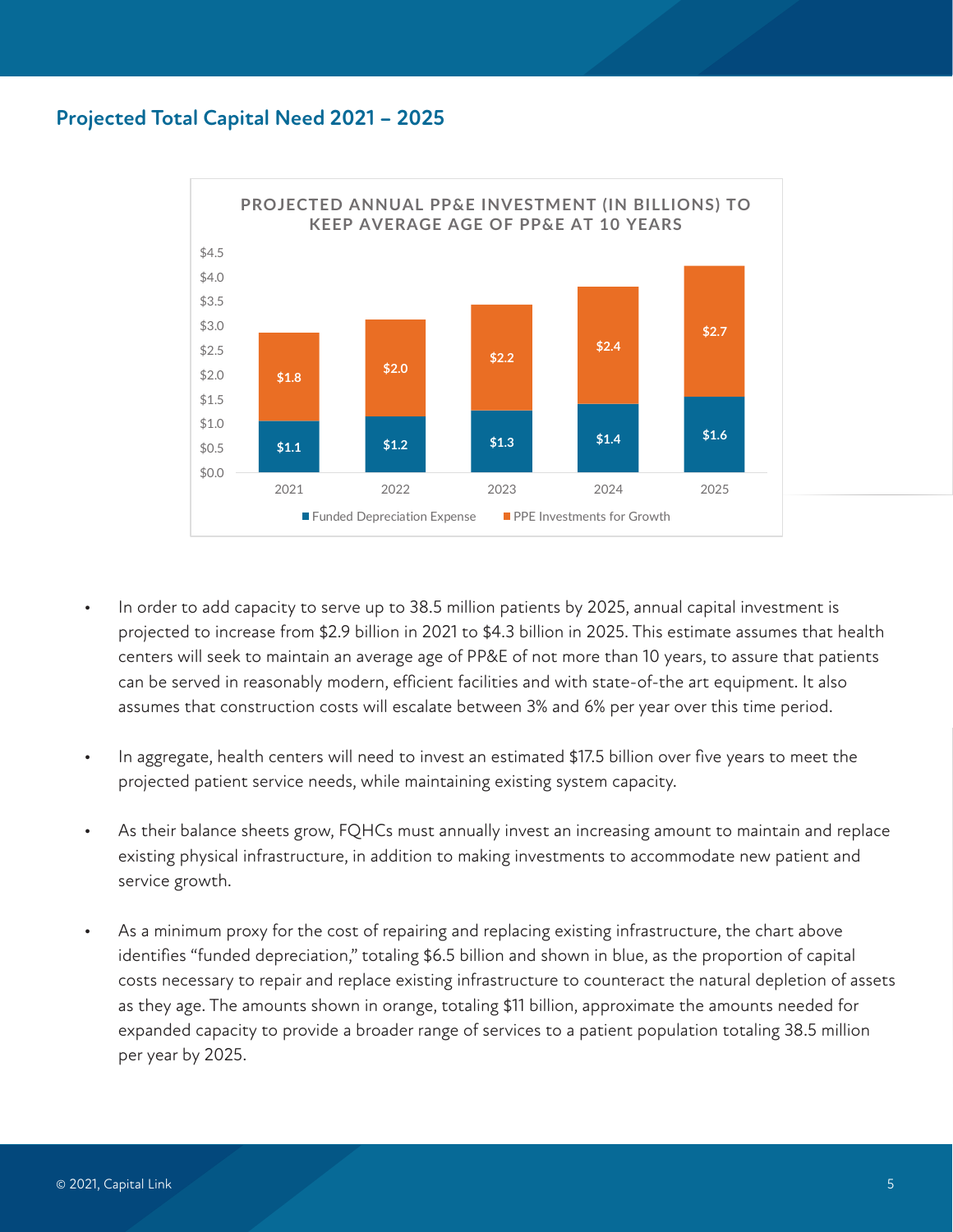# **Part 2: Current Capital Priorities Identified by Health Centers**

Through an assessment Capital Link conducted between December 2020 through January 2021, a representative sample of 376 FQHCs provided detailed information regarding 551 planned capital projects over the next three years. The information below summarizes their responses.

- **• 97%** of respondents indicated they had at least one planned project:
	- o **66%** had one project
	- o **21%** had two projects
	- o **9%** had three projects
	- o **4%** had four projects



Extrapolated to the total FQHC "universe" of 1,457 FQHCs in 2019, this response suggests that health centers as a group may have more than 2,000 capital projects anticipated over the next three years.

Respondents indicated a range of project needs, as indicated in the chart below.

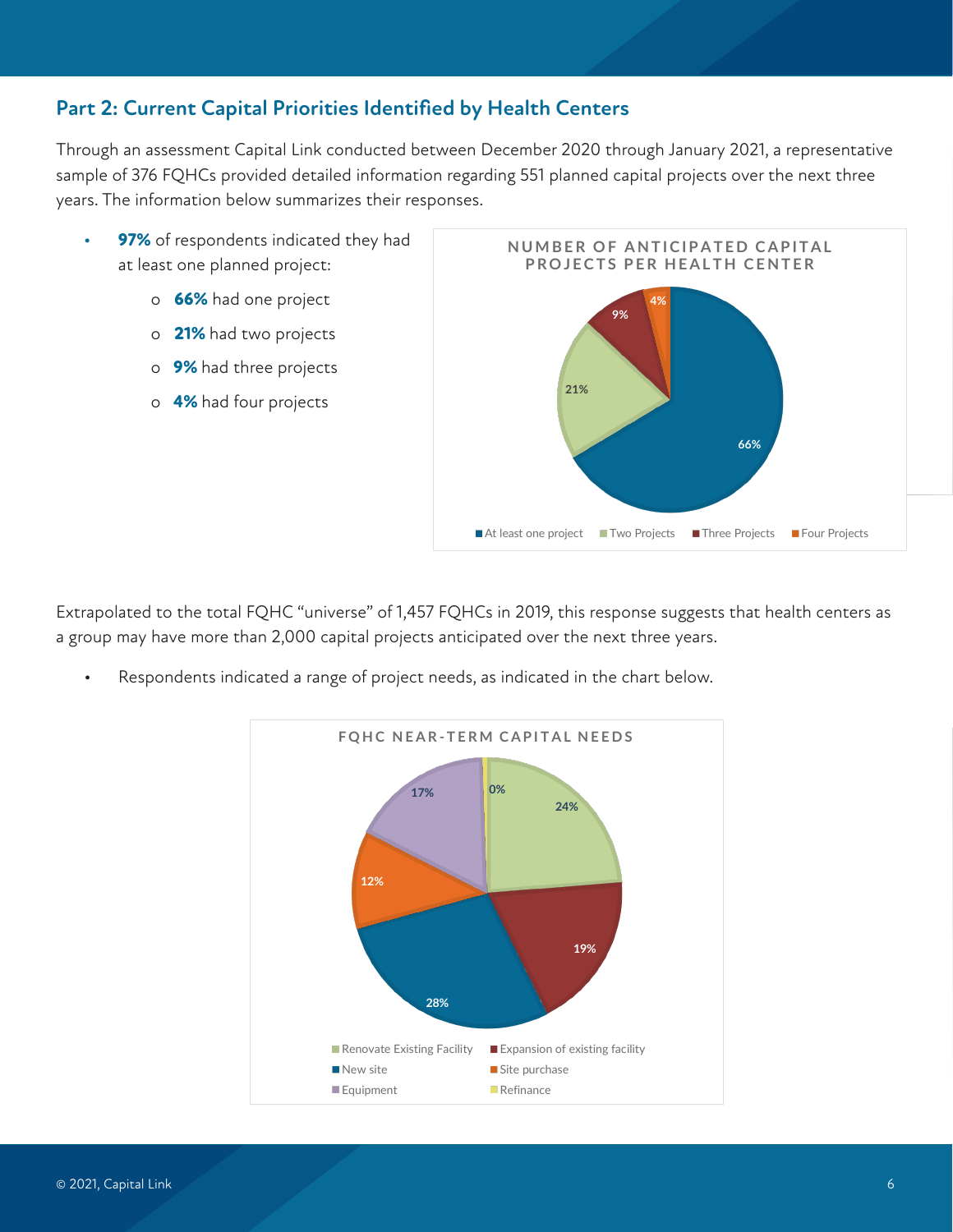• Planned projects will support a range of critical health center services, with many projects accommodating multiple services and programs.



• While 23% of respondents were not sure of their overall capital project budgets, the largest proportion indicated project budgets between \$1 and \$5 million (31%). Twenty-five percent estimated project costs at \$5 million and above, and 21% have projects with costs below \$1 million.

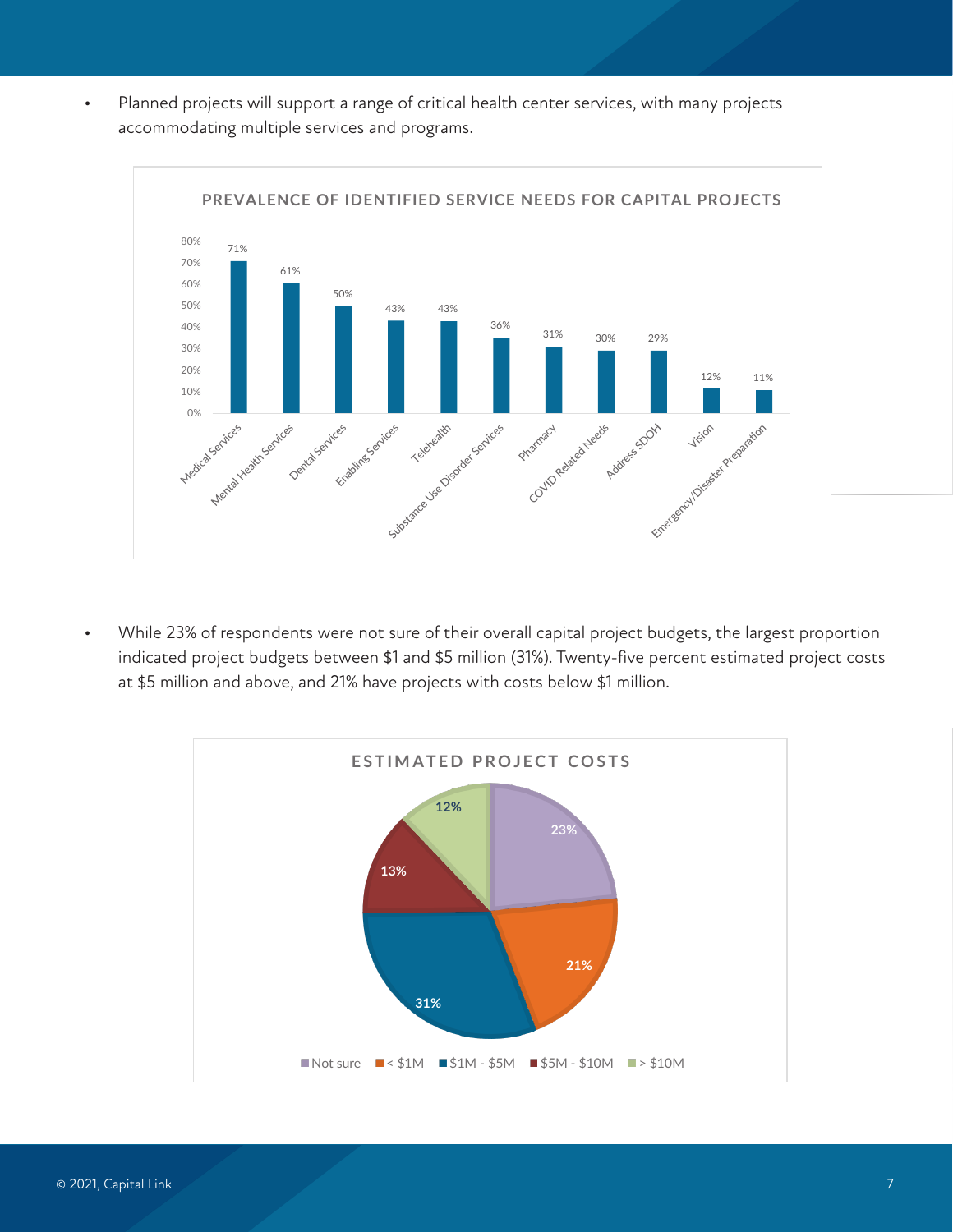• With respect to funding plans for projects, many centers are still working on financing plans and are not yet sure of their ability to secure funding for their projects. However, more than half believe they will be able to secure at least 25% of their project costs from non-federal sources.



• Respondents indicated some urgency regarding their planned projects, with 75% scheduled to occur in 2021 and 2022.

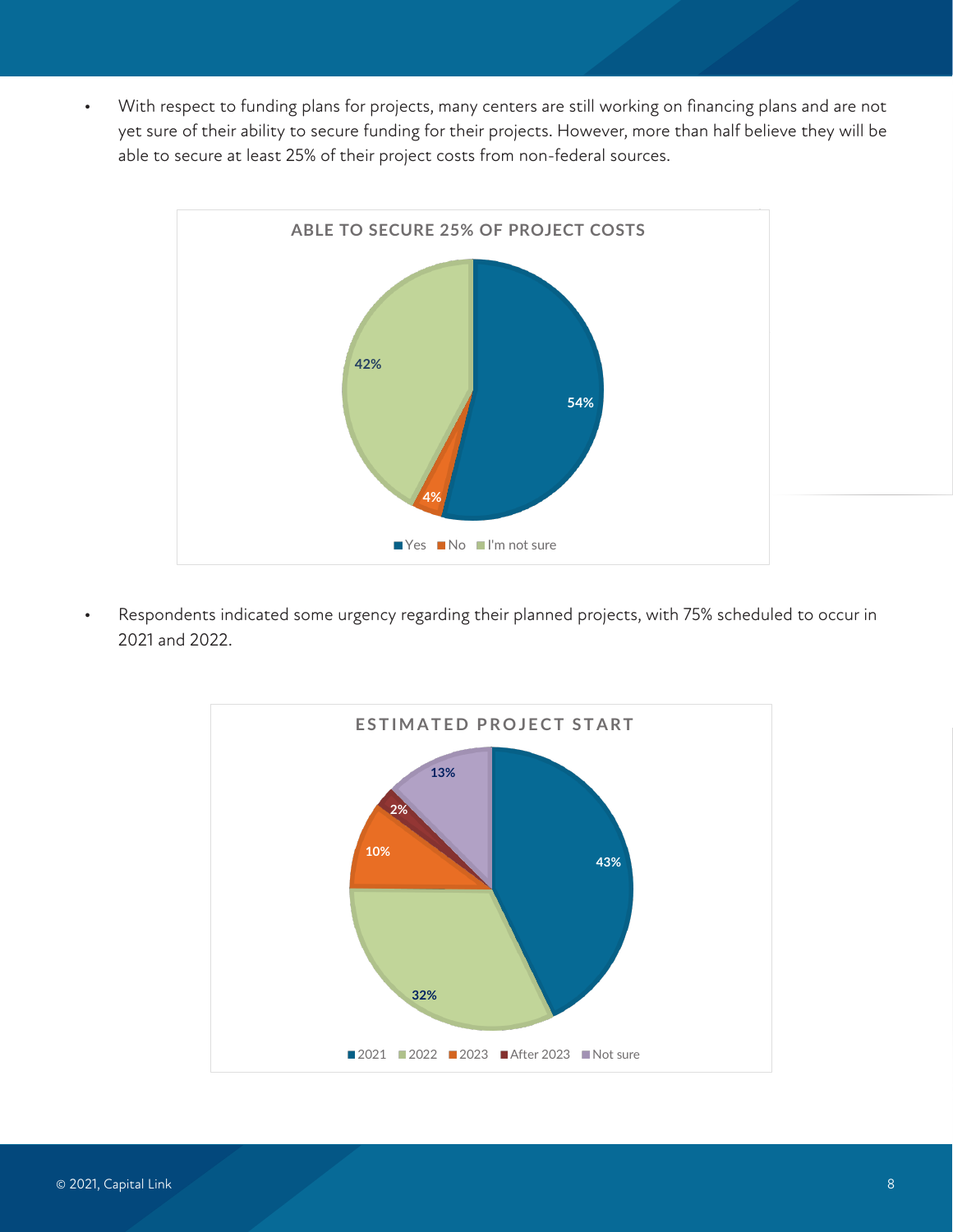# **Conclusion**

Ongoing maintenance and growth of health center service capacity is predicated on significant investments in physical infrastructure—whether in new facilities, expanded telehealth capacity, or renovated facilities with updated systems and spaces to support safe, efficient, and effective care in a post-COVID-19 environment. In aggregate, health centers will need to invest an estimated \$17.5 billion over five years to meet the projected patient service needs, while maintaining existing system capacity. Planning for service delivery, staff recruitment and retention, and capital development must go hand-in-hand to ensure the stability and growth of the primary care safety net for underserved communities nationwide.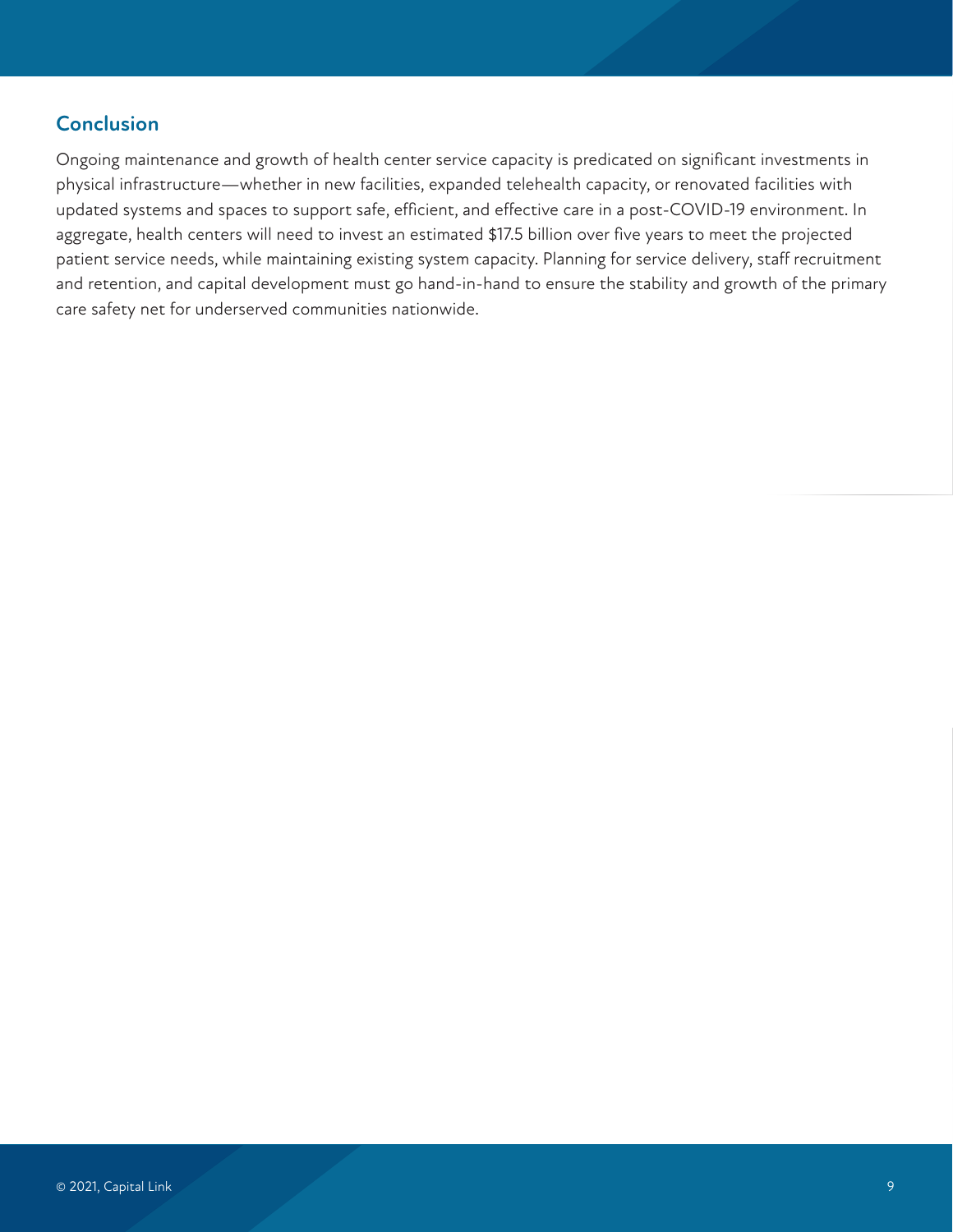# **Methodology and Data Sources**

This analysis relies on the following data from Capital Link's proprietary database, which includes:

- Audited financial statements of FQHCs (including both Section 330 grantees and Look-Alikes)
- Uniform Data System (UDS) reports submitted annually by FQHCs by calendar year to the Health Resources and Services Administration (HRSA)

| <b>Category</b>                                                   | 2011  | 2012  | $\vert$ 2013 $\vert$ | 2014   2015   2016   2017   2 <u>018   2019</u> |                               |  |       |
|-------------------------------------------------------------------|-------|-------|----------------------|-------------------------------------------------|-------------------------------|--|-------|
| Number of Audited Financial<br>Statements of FQHCs by Fiscal Year | 802   | 812   | 817                  |                                                 | 1,034 1,147 1,227 1,228 1,237 |  | 1,189 |
| Number of UDS reports filed by<br><b>FQHCs by calendar year</b>   | 1.131 | 1.203 | 1.215                | $1,359$ 1,429 1,425 1,429 1,446 1,457           |                               |  |       |

Given that some FQHCs are public entities or are part of larger health systems, not all FQHCs produce separately audited financial statements that are comparable to "stand alone" health centers. Capital Link's database of nearly 15,000 health center audited financial statements represent approximately 86% - 92% of all comparable FQHCs nationally in any given year.

To gain a better understanding of current health center capital plans, Capital Link administered a SurveyMonkey assessment between December 2020 and January 2021 to all FQHCs (1,457). The respondent sample was representative of health centers nationally. The charts below indicate the spread of responses across regions and urban/rural categories identified by HRSA.

|           | % of Centers Responding in<br><b>Each Region</b> |
|-----------|--------------------------------------------------|
| Region 1  | 33%                                              |
| Region 2  | 19%                                              |
| Region 3  | 20%                                              |
| Region 4  | 22%                                              |
| Region 5  | 26%                                              |
| Region 6  | 27%                                              |
| Region 7  | 51%                                              |
| Region 8  | 24%                                              |
| Region 9  | 25%                                              |
| Region 10 | 26%                                              |
| Overall   | 26%                                              |

|                    | <b>Total FQHC</b><br>Population | <b>Capital Needs</b><br><b>Respondents</b> |
|--------------------|---------------------------------|--------------------------------------------|
| <b>Total Urban</b> | 58%                             | 58%                                        |
| <b>Total Rural</b> | 42%                             | 42%                                        |
| <b>Grand Total</b> | 100%                            | 100%                                       |